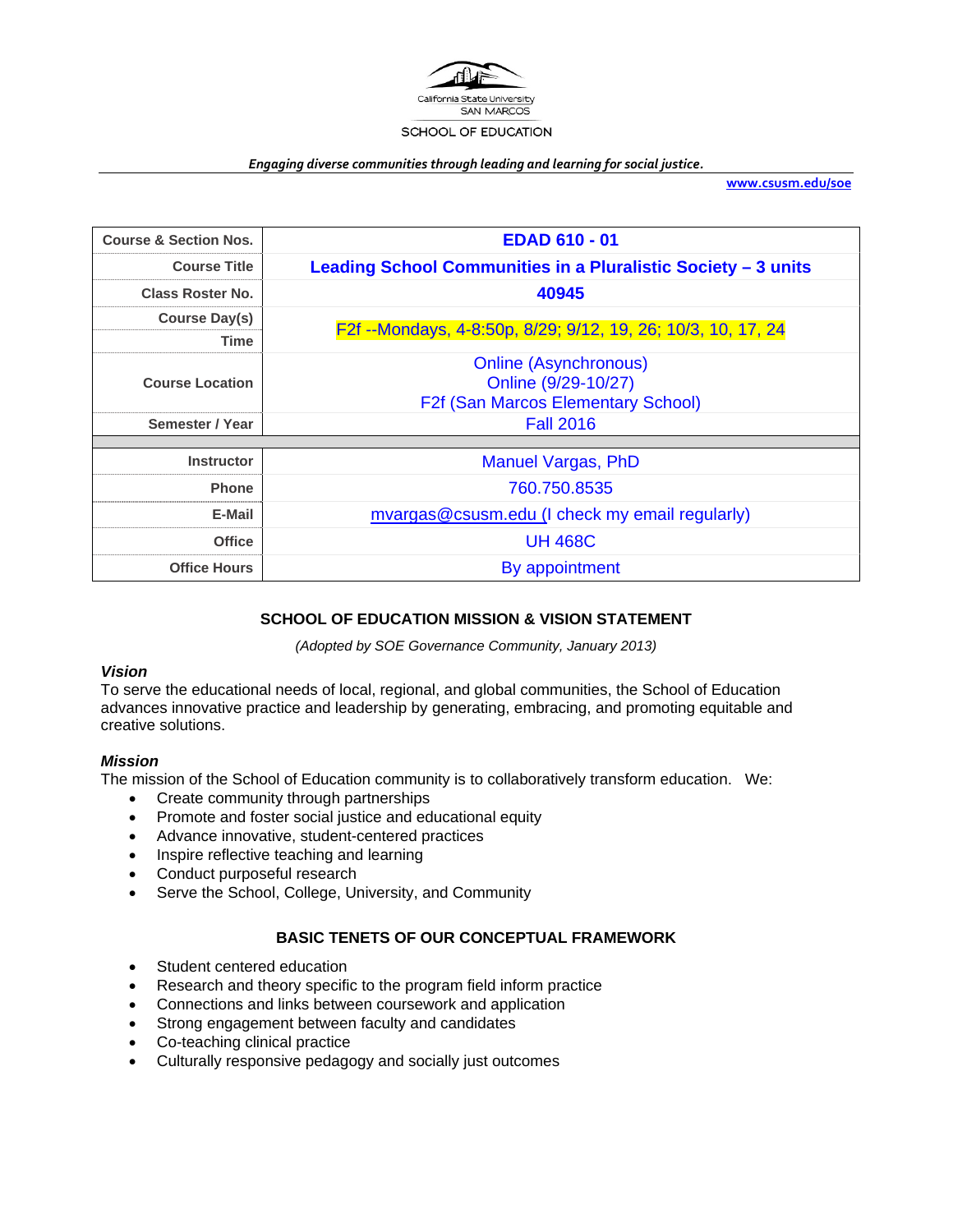### **COURSE DESCRIPTION**

Candidates learn how to: work effectively with families, caregivers, community members, and staff; recognize the goals and aspirations of diverse families; respond to diverse community interests and needs; and mobilize community resources in the service of student achievement. Offers the candidates an opportunity to examine and evaluate their attitudes about diversity in order to be an effective leader in diverse settings. *May not be taken for credit by students who have received credit for EDAD 602. Enrollment restricted to students who have obtained consent of Program Coordinator.*

### **Course Prerequisites**

Admissions to the university and to the Administrative Services Credential Program.

# **Credit Hour Policy Statement**

Per the University Credit Hour Policy:

- You are expected to spend two hours per week outside of the classroom for every unit of class instruction.
- On-line students are expected to complete a minimum of 45 hours of online activities per every course unit. The weekly outline includes specific directions for all course activities.

# **STUDENT LEARNING OUTCOMES (SLOS)**

Upon successful completion of this course, program candidates will be able to …

- Write and develop a vision of teaching and learning specific to the school and its political, social, economic, and cultural context that is consistent with the local education agency's vision and goals.
- Demonstrate a comprehensive knowledge of socio-political-cultural variations affecting leadership practices in the public schools.
- Respond with formal and non-formal approaches for effectively leading school-community relations toward the support of the school's vision and student learning.
- Articulate a variety of leadership skills, focused on organizational culture, systems thinking, and cultural proficiency as conceptual frameworks.
- Address the diverse expectations, needs, aspirations, and goals of family and community groups and uses knowledge as basis for planning and decision-making.
- Conduct an ongoing environmental scan with key members of the school community about progress and revisions in meeting the school goals.

*Note: The above learning outcomes, as well as course assessment measures, and learning activities included in this course have been aligned with the following* California Commission on Teacher Credentialing (CCTC) standards:

# **Leadership Program Standards**

(CCTC, 2013). This course will provide opportunities for program candidates to develop their leadership knowledge, skills, and dispositions under the following the California Category II Curriculum Standards:

- Program Standard 6-- Visionary Leadership: actionable and sustainable vision of teaching and learning that is responsive to the changing context of a given school.
- Program Standard 7-- Instructional Leadership: knowledge of the standards and the ability to monitor teaching and give feedback.
- Program Standard 8-- School Improvement Leadership: increases his/her capacity to communicate and lead others in continuous improvement.
- Program Standard 9-- Professional Learning and Growth Leadership: model and facilitate PD, including collaboration.
- Program Standard 10-- Organizational and Systems Leadership: understand, align, and integrate organizational structures, including resource management.
- Program Standard 11-- Community Leadership: communicate about the school and share with a broad range of stakeholders.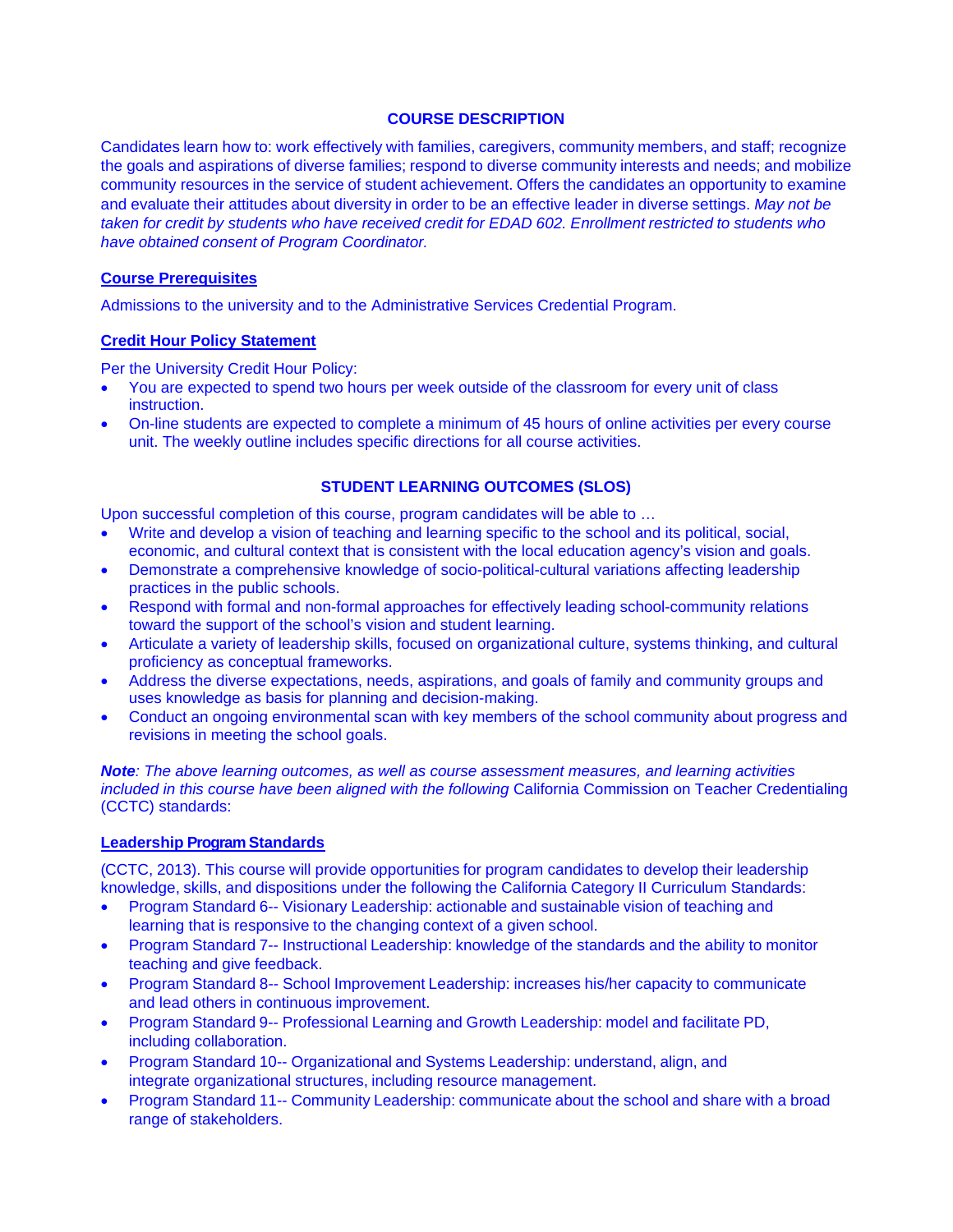# **California Administrator Performance Expectations**

(CCTC, 2016). Upon completion of the course, the candidate will demonstrate an understanding of effective leadership practices regarding the following:

- (1) Developing and Articulating a Vision of Teaching and Learning for the School Consistent With the Local Education Agency's Overall Vision and Goals
- (2) Developing a Shared Commitment to the Vision among All Members of the School Community
- (3) Leading by Example to Promote Implementation of the Vision

(4) Sharing Leadership of the Vision with Others in the School Community

(13) Understanding the Complex Interaction of the School's Systems

(15) Communicating with the diverse School Community about school-wide outcomes data and improvement goals

(16) Involving the Community in the School's Vision and Goals.

- (17) Understanding the School and Community Context to Create an Inclusive School Environment
- (20) Representing and Promoting the School's Accomplishments and Needs to the LEA and the Public.

### **Authorization to Teach English Learners**

This credential program has been specifically designed to prepare teachers for the diversity of languages often encountered in California public school classrooms. The authorization to teach English learners is met through the infusion of content and experiences within the credential program, as well as additional coursework. Candidates successfully completing this program receive a credential with authorization to teach English learners. *(Approved by CCTC in SB 2042 Program Standards, August 02)* 

# **STANDARDS FOR CALIFORNIA TEACHERS OF ENGLISH LEARNERS (CTEL)**

Standard 9: Culture and Cultural Diversity and Their Relationship to Academic Achievement Standard 10: Culturally Inclusive Instruction

**CTEL** candidates will need to upload their graded CTEL signature assignment (with a passing grade or rubric indicating passing grade for assignment) to their **CTEL electronic portfolio** upon completion of this course. CTEL Program Coordinator will then review the candidate's CTEL standards in their electronic portfolio in order to fulfill their certification requirements for the California State Department of Education. For further clarification, please contact Ana Hernandez, CTEL Program Coordinator, at ahernand@csusm.edu.

# **COURSE TEXTS AND BASIC READINGS**

Leithwood, K. & Seashore-Louis, K. (2012, 1st ed.). *Linking leadership to student learning*. San Francisco, CA: Jossey-Bass, A Wiley Imprint. ISBN-978-0-470-62331-2. Required.

Lindsey, R., Robins, K., Terrell, R. (2009, 3rd ed). *Cultural proficiency: A manual for school leaders*. Thousand Oaks, CA: Corwin. ISBN-978-1-4129-6363-3. Required.

Chin, J. & Trimble, J. (2015). *Diversity and leadership*. Thousand Oaks, CA: Sage Publications, Inc.

Blankstein, A. & Noguera, P. (2015). *Excellent through equity*. Thousand Oakes, CA: Corwin.

Journal articles selected and assigned by course instructor. The richness of class discussions (threaded discussion for online) depends on the richness of preparation of class discussants. Refer to annotated journal readings and text-based discussion under Course Assessment Measures and Appendices for further directions. These will be available through Open Educational Resources.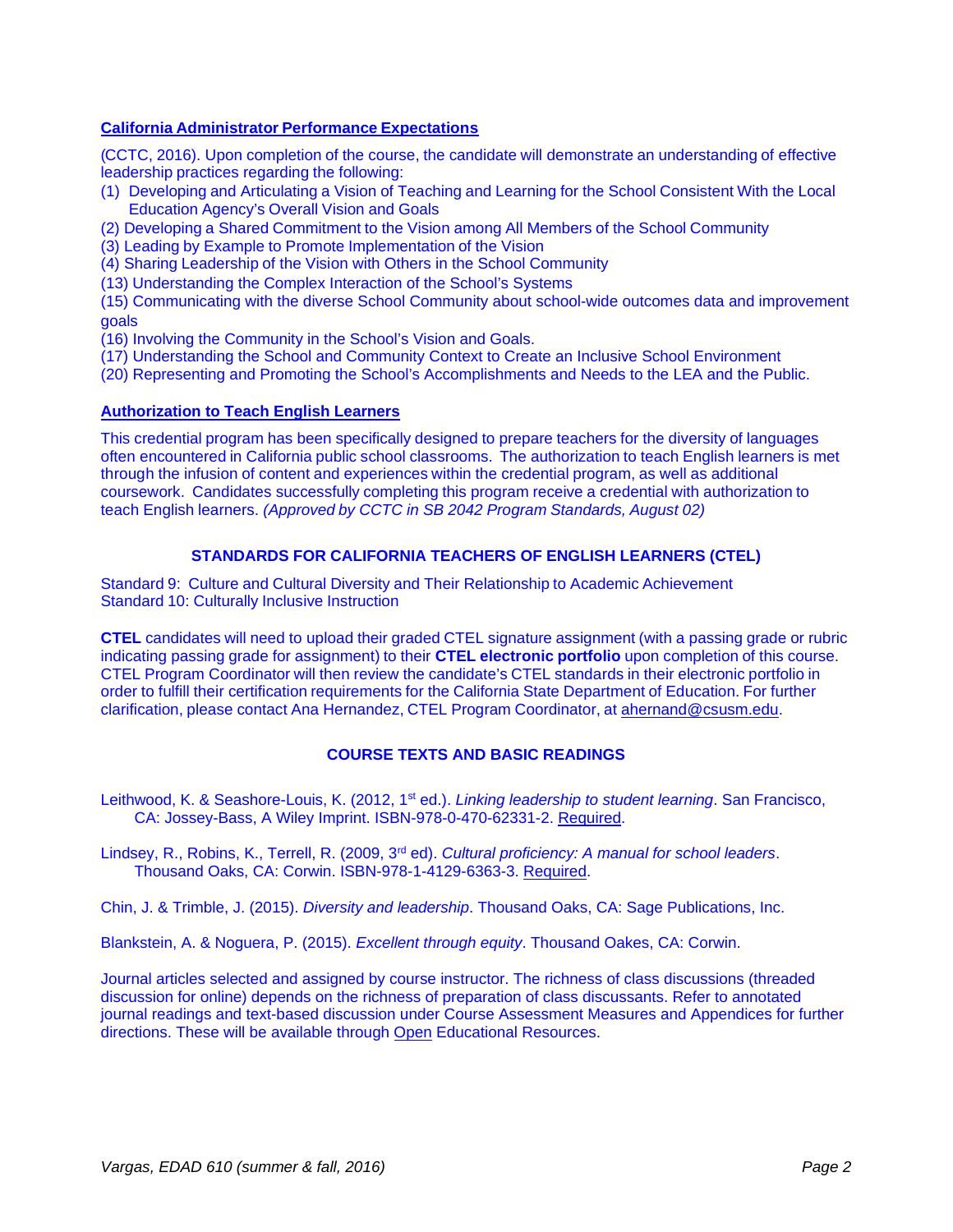## **GENERAL CONSIDERATIONS**

### **School of Education/Course Attendance Policy**

Due to the dynamic and interactive nature of courses in the School of Education, all candidates (course participants) are expected to attend all classes and participate actively. At a minimum, candidates (course participants) must attend more than 80% of class time, or s/he may not receive a passing grade for the course at the discretion of the instructor. Individual instructors may adopt more stringent attendance requirements. Should the candidate (course participants) have extenuating circumstances, s/he should contact the instructor as soon as possible. *(Adopted by the COE Governance Community, December, 1997).*

## **Students with Disabilities Requiring Reasonable Accommodations**

Students with disabilities who require reasonable accommodations must be approved for services by providing appropriate and recent documentation to the Office of Disabled Student Services (DSS). This office is located in Craven Hall 4300, and can be contacted by phone at (760) 750-4905, or TTY (760) 750- 4909. Students authorized by DSS to receive reasonable accommodations should meet with their instructor during office hours or, in order to ensure confidentiality, in a more private setting.

### **All University Writing Requirement**

In keeping with All-University Writing Requirement, this course will have a writing component of at least 2,500 words. This requirement will be met through the course assessments measures.

### **CSUSM Academic Honesty Policy**

Students will be expected to adhere to standards of academic honesty and integrity, as outlined in the Student Academic Honesty Policy. All assignments must be original work, clear and error-free. All ideas/material that are borrowed from other sources must have appropriate references to the original sources. Any quoted material should give credit to the source and be punctuated accordingly.

Academic Honesty and Integrity: Students are responsible for honest completion and representation of their work. Your course catalog details the ethical standards and penalties for infractions. There will be zero tolerance for infractions. If you believe there has been an infraction by someone in the class, please bring it to the instructor's attention. The instructor reserves the right to discipline any student for academic dishonesty, in accordance with the general rules and regulations of the university. Disciplinary action may include the lowering of grades and/or the assignment of a failing grade for an exam, assignment, or the class as a whole.

Incidents of Academic Dishonesty will be reported to the Dean of Students. Sanctions at the University level may include suspension or expulsion from the University.

Refer to the full Academic Honesty Policy at: http://www.csusm.edu/policies/active/documents/Academic\_Honesty\_Policy.html

### **Plagiarism**

As an educator, it is expected that each candidate (course participant) will do his/her own work, and contribute equally to group projects and processes. Plagiarism or cheating is unacceptable under any circumstances. If you are in doubt about whether your work is paraphrased or plagiarized see the Plagiarism Prevention for Students website http://library.csusm.edu/plagiarism/index.html. If there are questions about academic honesty, please consult the University catalog.

### **Course Format**

This course syllabus includes learning expectations for the traditional face-to-face instruction and online formats.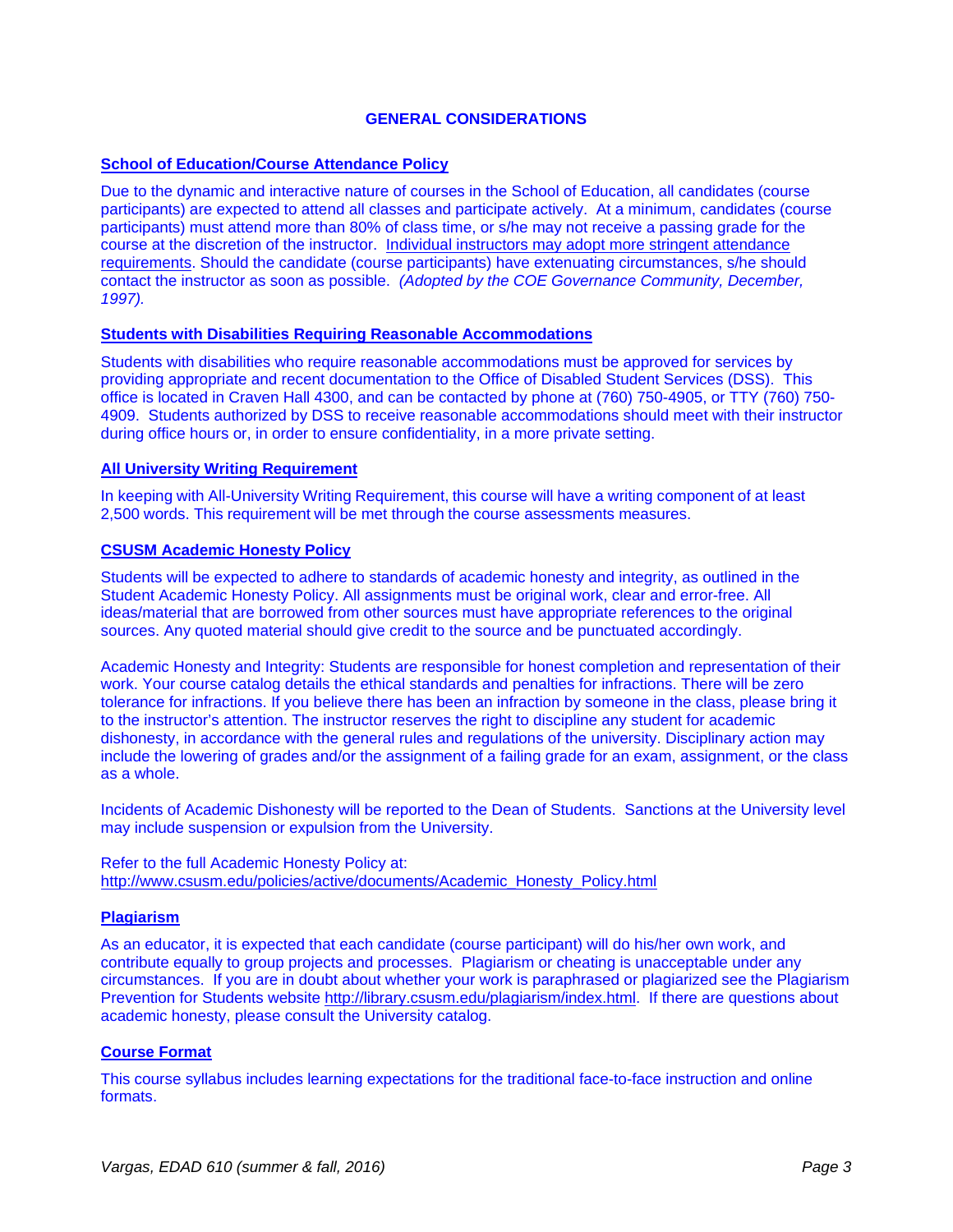### **Necessary Technical Competency Required of Students**

For online courses you are expected to have minimum technology competencies, including word processing, email familiarity, and Internet access skills.

#### **Contact Information for Technical Support Assistance**

Online course format includes specific technical support services, including CSUSM Help Desk, library support services, and others.

#### **Electronic Communication Protocol**

Electronic correspondence is a part of your professional interactions. If you need to contact the instructor, email is often the easiest way to do so. It is my intention to respond to all received e-mails in a timely manner. Please be reminded that e-mail and on-line discussions are a very specific form of communication, with their own nuances and etiquette. For instance, electronic messages sent in all upper case (or lower case) letters, major typos, or slang, often communicate more than the sender originally intended. With that said, please be mindful of all e-mail and on-line discussion messages you send to your colleagues, to faculty members in the School of Education, or to persons within the greater educational community. All electronic messages should be crafted with professionalism and care.

Things to consider:

Would I say in person what this electronic message specifically says? How could this message be misconstrued? Does this message represent my highest self? Am I sending this electronic message to avoid a face-to-face conversation?

In addition, if there is ever a concern with an electronic message sent to you, please talk with the author in person in order to correct any confusion.

### **Our Learning Community**

The following will serve as the foundational principles by which we relate to each other as we learn together. As a community, we may add specifics to these principles as needed.

- We speak from our own experience
- We are open to hearing others
- We share air time equitably
- We are willing to have our thinking challenged
- We respect confidentiality
- We share experiences that are issue focused, not necessarily who said it or where
- Each of us participates using a "value added" approach by expanding upon ideas, providing examples, and/or expressing a different perspective.
- We will participate in discussions, presentations, and reflections that will prepare you to lead schools and communities as places where human differences are respected and where cultural proficiency is part of the teaching and learning process.

### **COURSE ASSESSMENT MEASURES**

### **Expected Dispositions for the Education Profession**

Education is a profession that has, at its core, certain dispositional attributes that must be acquired and developed. Teaching and working with learners of all ages requires not only specific content knowledge and pedagogical skills, but positive attitudes about multiple dimensions of the profession. The School of Education has identified six dispositions that must be evident in teacher candidates: social justice and equity, collaboration, critical thinking, professional ethics, reflective teaching and learning, and life-long learning. These dispositions have observable actions that will be assessed throughout the preparation program. For each dispositional element, there are three levels of performance - *unacceptable*, *initial target*,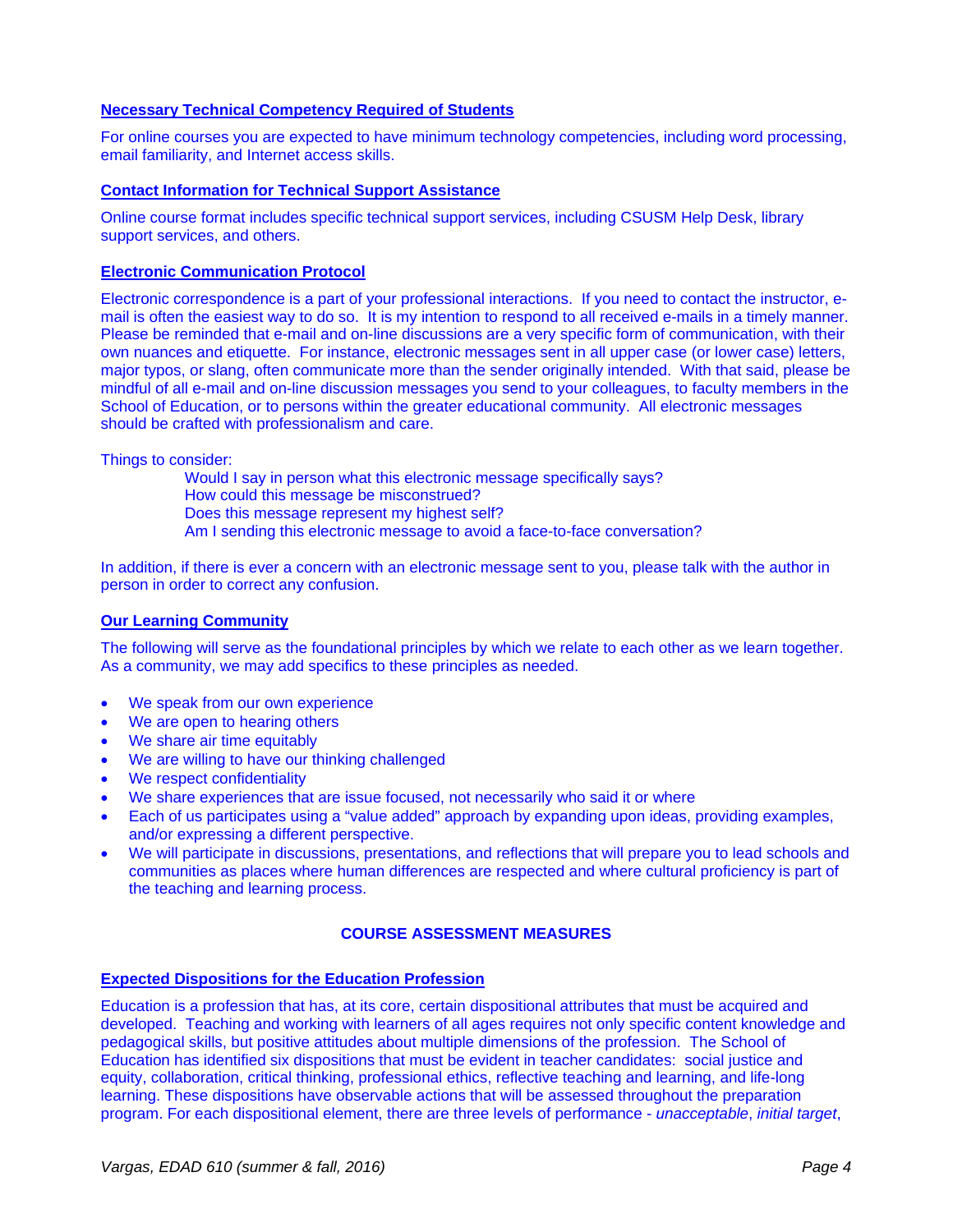and *advanced target*. The description and rubric for the three levels of performance offer measurable behaviors and examples.

The assessment is designed to provide candidates with ongoing feedback for their growth in professional dispositions and includes a self-assessment by the candidate. The dispositions and rubric are presented, explained and assessed in one or more designated courses in each program as well as in clinical practice. Based upon assessment feedback candidates will compose a reflection that becomes part of the candidate's Teaching Performance Expectation portfolio. Candidates are expected to meet the level of *initial target* during the program.

### **COURSE REQUIREMENTS AND GRADING STANDARDS**

**(**Based on 100%)

All assignments are due on the dates indicated. Assignments must be word-processed, double-spaced, and with standard margins. It is expected that all assignments will reflect graduate-level composition and exposition. Use of electronic spelling and grammar checking is encouraged. There are detailed guidelines (rubrics) for assignments 2-5; adhere to these guidelines in order to produce quality work; in this case, less, of higher quality, is more.

*Please note: If you are unable to submit an assignment by the due date, it is your responsibility to contact the instructor before the deadline.* 

- **1. Participation and Engagement (**10%): As a graduate student, you are expected to take an active role in class discussions, online assignments, assigned readings, and other class activities. The quality of the course rests upon the quality of your preparation and participation. You are expected to attend, or participate for online participants, every class, come prepared to contribute, and be an active participant. For online participants, you are expected to post your answers based on textbook and journal readings, video clip prompts, and Power Point presentations.
- **2. Weekly Summary Assignments (**30%**)**: As part of a professional learning community, you will present key learnings from readings, viewings, and group discussions ( $6\%$  X  $5 = 30\%$ ). While you are required to come prepared for online/in-class learning activities, you will select five (5) summaries, which you will submit as indicated in the weekly calendar. Refer to *Appendix A* for more directions.
- **3. Annotated Journal Readings** (30%): Write summaries and citations of leadership articles from assigned educational journals. Use APA format and include an introductory summary paragraph to your paper. Post in Moodle for grading and class collaboration (10%  $X$  3 = 30%). You will be assigned three. Refer to *Appendix B* for more directions.
- 4. **Context Map (**20%**)**: You will design a Context Map which demonstrates the social, political, economic, legal, and cultural impact upon schools and districts. Post to share and critique. The length of your paper should average about 12 pages, including graphs. Refer to *Appendix C* for more directions.
- 5. **Board Meeting** (10%): Attend a school board meeting in your district or another local district. Refer to *Appendix D* for more directions. The length of your paper should average about six pages. Post to share and critique.

*Please note: The instructor for this course will always work in a timely way with students if a change to the course syllabus or materials is necessary.* 

### **Grading Standards**

(100-95=A; 94-89=A-/B+; 88-83=B/B-; 82-77=C)